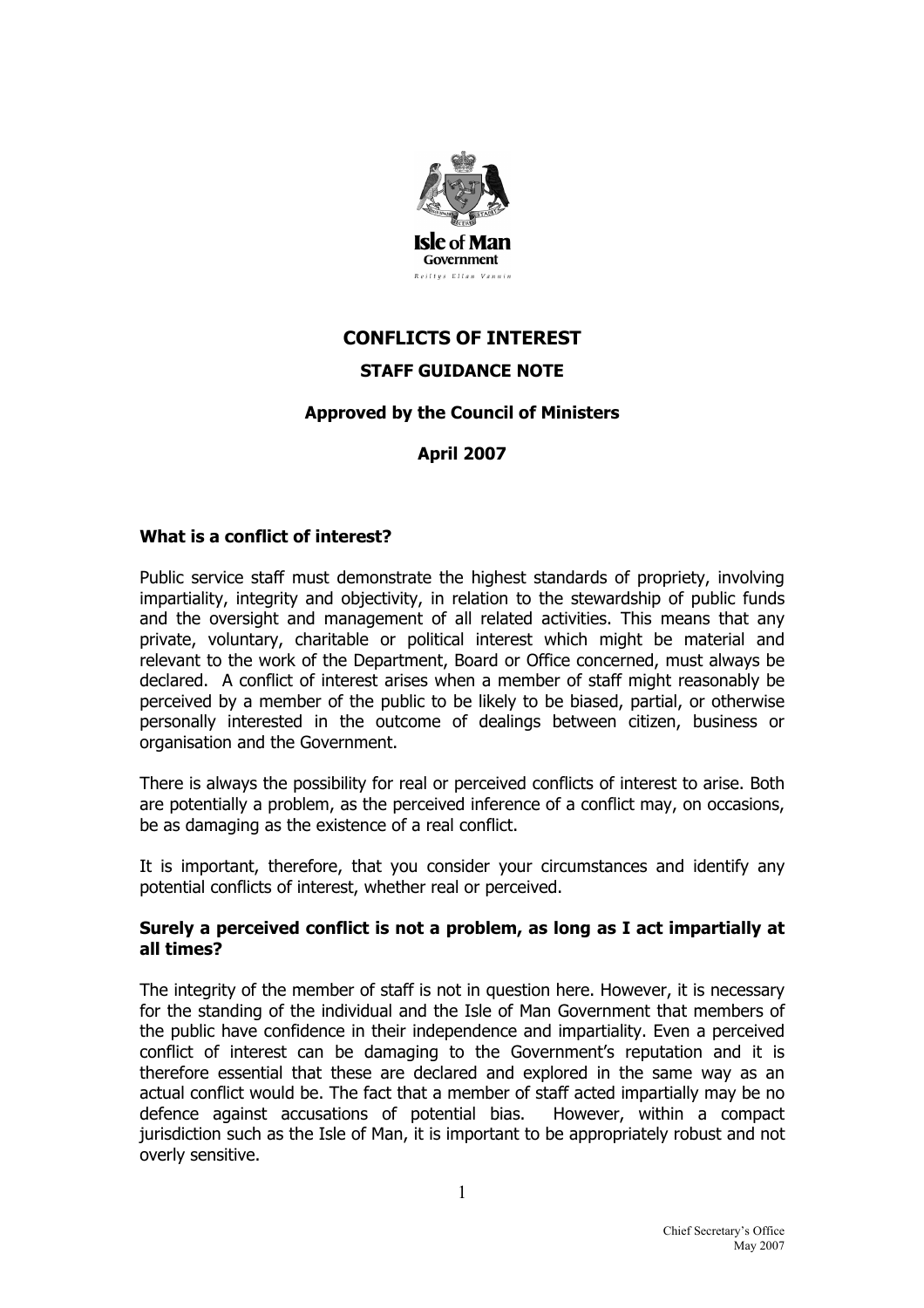The test which should be applied in relation to a potential case of perceived bias is:

"whether the ascertained relevant circumstances would lead a fair-minded and informed observer to conclude that there is a real possibility that the decision-maker was biased."

However, decisions taken in a compact jurisdiction such as ours, whilst being appropriately robust, should not be overly sensitive.

## **What should I do if I think I have a conflict of interest?**

You should make your line manager aware of any potential issue in which you are involved where you could have an actual, or perceived, conflict of interest.

If you are unsure if your circumstances constitute a possible conflict, you should still inform your line manager, in order that it can be addressed if necessary.

You may find it helpful to set your concerns down in writing and to ask your line manager for a meeting to discuss the matter. Your line manager may wish to seek further advice from the Chief Secretary's Office or the Personnel Office.

## **What happens if I do not declare a known conflict, which is then discovered later?**

If you have a conflict of interest which you do not declare, you are compromising your own integrity and that of the organisation. If the conflict comes to light later, the matter may need to be investigated in accordance with the disciplinary process.

#### **Areas where a conflict could arise**

Conflicts of interest could arise in a variety of ways and it is for the officer to be alert to his own situation. It would not be possible to list all the ways in which a conflict of interest might arise however, there are a number of main issues, which could lead to real, or apparent, conflicts of interest. These are:

- Relevant financial or other interests outside of the Department, Board or Office for which you work;
- Relationships with parties/organisations which could lead to split lovalties, real or perceived;
- Knowledge of emerging Government Policy which could give unfair personal advantage to individuals or groups with allied business interests  $-$  for example, access to privileged information eg trade secrets or commercially confidential information;
- Perception of rewards in return for favours;
- Family relationships;
- Area of residence;
- Membership of some societies or organisations.

In other words, no one should use, or give the appearance of using, their public position to further the private interests of themselves, their families or organisations